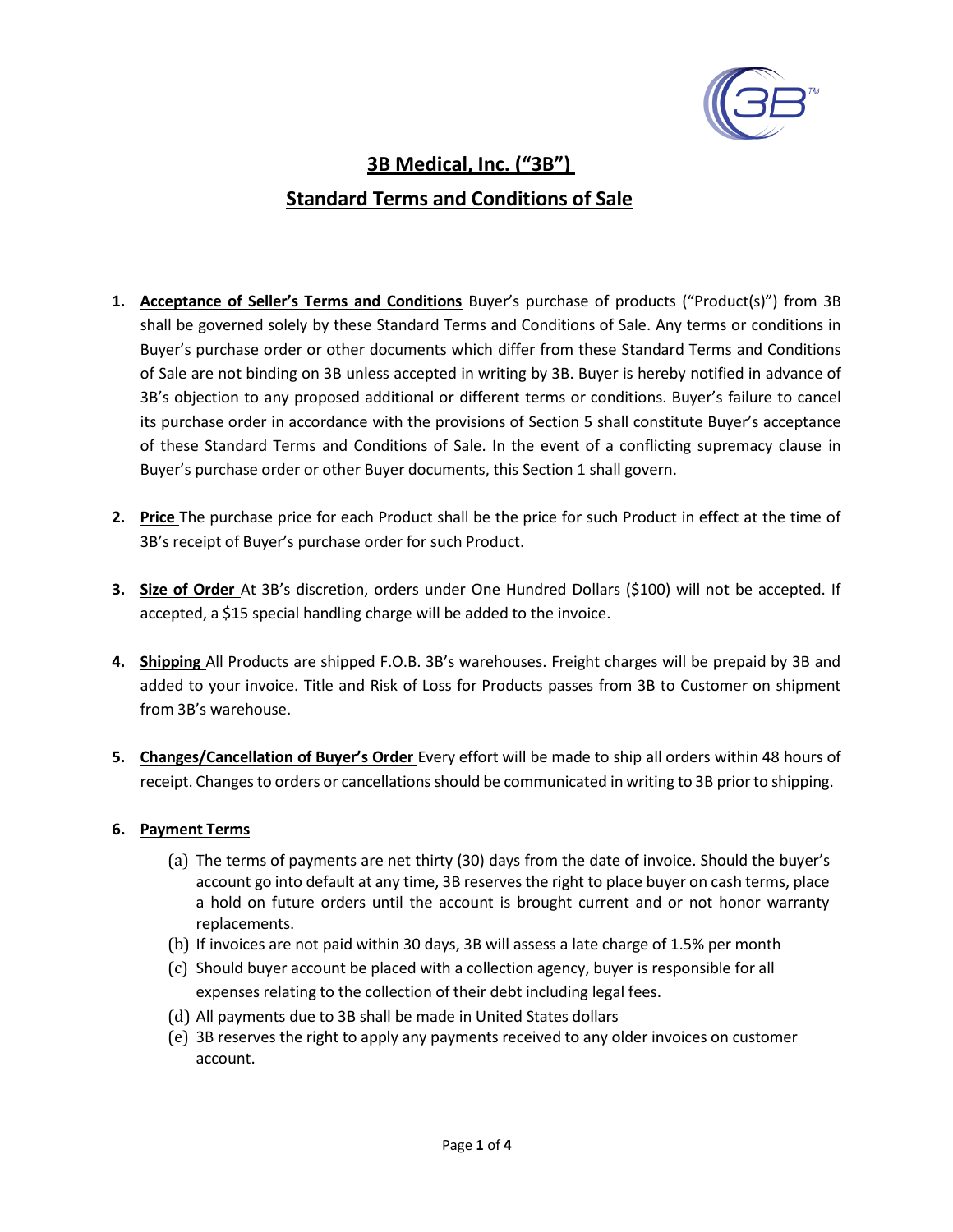### **7. Returns**

- (a) If 3B is not notified of any discrepancy on an order within 5 business days of receipt of the shipment, it will be assumed that you are satisfied and the order has been accepted as shipped.
- (b) All returned items may be subject to quality, operation, and/or performance tests by 3B or by a third party authorized by 3B. Returns must be approved by 3B and shipped at the buyer's expense.
- (c) Returned items will only be accepted in its original unopened and unmarked packaging and still in saleable condition.
- (d) Discontinued Products will not be approved for return under any circumstances.
- (e) All non-warranty related returns are subject to a
	- 20% restocking fee if returned within 10 days
	- 25% restocking fee if returned within  $10 60$
	- 50% if returned after 60 days
	- No returns will be accepted after 90 days
- (f) A copy of the original invoice must accompany the return.
- (g) Actual shipping charges will be charged to the customer. If the customer request expedited shipping, the actual freight charges will be invoiced to customer. Shipping charges will not be refunded under any circumstances. Any need for special handling services must be communicated at the time an order is placed. Customer is responsible for the cost of all special services handling charges.

### **8. Warranty**

- (a) Returned Merchandise Authorization (RMA) Policy: All warranty returns require prior authorization which includes RMA # and must be returned in the original carrying bag with all cables, accessories, and documentation, including manuals. To request a RMA, please either create an online support ticket at [www.3Bproducts.com](http://www.3bproducts.com/) or contact 3B by phone at 863- 226-6285. Once a support ticket has been created Buyer will be given an RMA number. This number must be clearly written on the outer packaging of the merchandise being returned. A call tag will be issued for items to be picked up and shipped back to 3B. Please keep the RMA number and reference it when calling to check on the status of your return. Incomplete or unauthorized returns will be refused and returned to Buyer at Buyer's expense.
- (b) What This Warranty Does Not Cover This warranty does not cover: installation or service of Product; conditions resulting from consumer mishandling such as improper maintenance or misuse, abuse, accident, or alteration; all plastic surfaces and all other exposed parts that are scratched or damaged due to normal use; Products which have had the serial number removed or made illegible; Products rented to others. Warrant Products in accordance with, and limited in all respects to, specific warranties contained in the Product insert for such Product.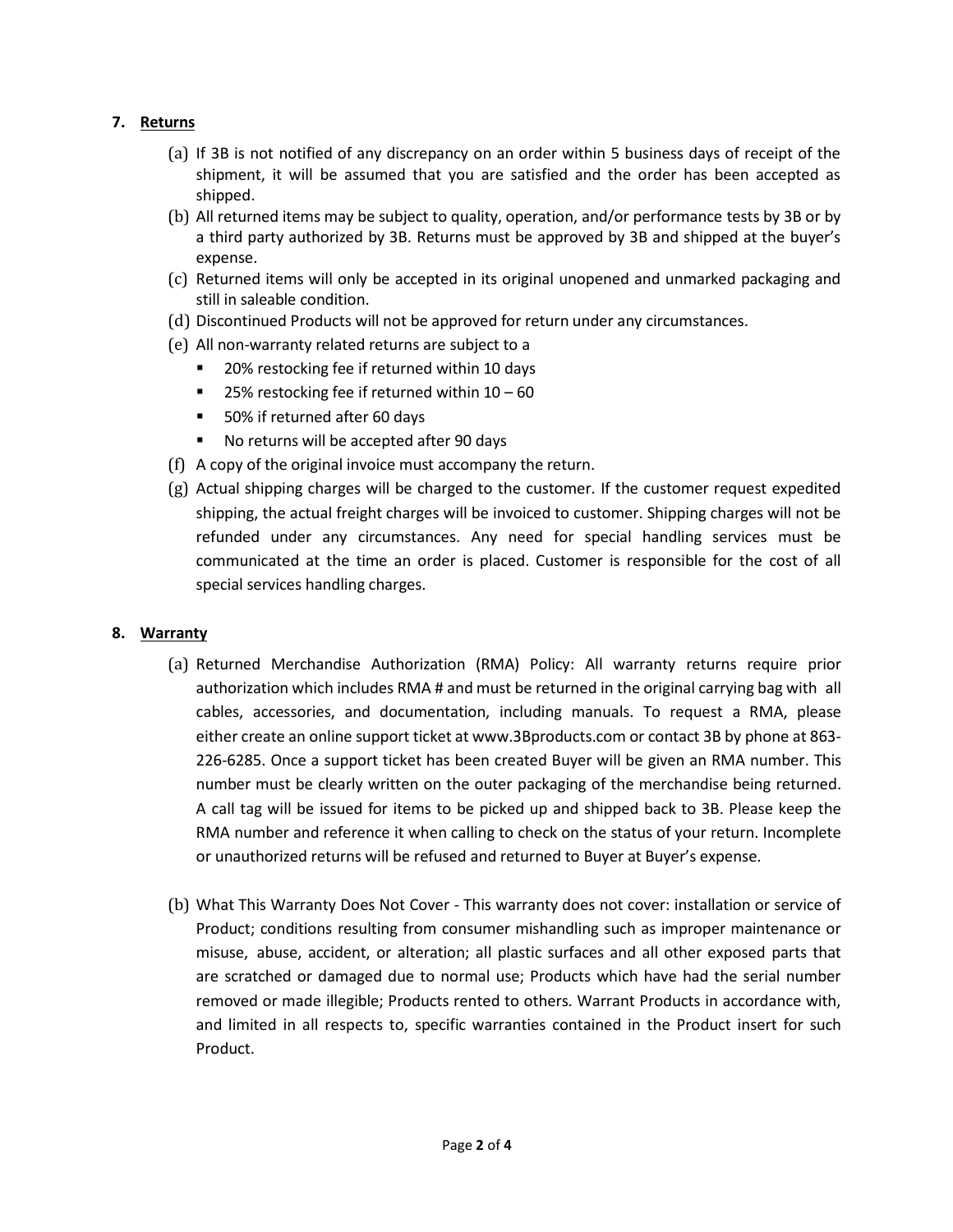- **9. Force Majeure** 3B shall not be liable to Buyer or any other person or entity by reason of delay in performance, or non-performance, caused by circumstances beyond the reasonable control of 3B, including, but not limited to, acts of God, fire, flood, war, government regulation, direction or request, accident, labor trouble, or shortage of or inability to obtain material, component parts, equipment or transportation. 3B shall not be liable for any delay in filling any order for Products.
- **10. Discontinuance of Products** 3B may, at its option, modify or discontinue any Product or accessory, including, but not limited to, discontinuance for obsolescence, substitution or sale of a Product line.

## **11. Compliance**

- (a) Buyer represent and warrant that Buyer will abide by all applicable laws related to the sale of the Products, including the disclosure of discounts or rebates on Products reportable to government reimbursement programs, and will maintain all applicable licenses as required by law.
- (b) Buyer further agrees to
	- I. comply with all applicable laws, regulations and accreditation standards relating to the purchase, storage, use, tracking and sale of the Products/devices
	- II. promptly inform 3B of any known complaint involving injury, safety, Product performance or adverse event involving Products
	- III. use best efforts to obtain Products subject to any complaint or recall in this Section and return such Products to 3B or its agents
	- IV. maintain records of serial and or batch numbers of Products with the relevant enduser for a minimum of five (5) years from the date of sale
- (c) Dealers located in the United States are not authorized to resell, rent or in any other way distribute 3B Products outside the United States without prior authorization.
- **12. Governing Law and Consent to Jurisdiction** Venue and Jurisdiction for any action brought related to the sale, purchase or use of Products sold by 3B Medical shall be Polk County State of Florida. If 3B brings an action for any relief or collection against Buyer arising out of the arrangement described in this Agreement, Buyer will be responsible for reasonable attorneys' fees and costs actually incurred in bringing such action. Overdue balances will accrue interest at the rate of 1.5% per month. This Agreement will be construed in accordance with and governed by the laws of the State of Florida. This Agreement is the entire understanding and agreement of you and 3B regarding its subject matter, and supersedes any prior oral or written agreements, representations, understandings or discussions between you and 3B. All notices or communications required or permitted under this Agreement will be given in writing and delivered personally or sent by United States registered or certified mail with postage prepaid and return receipt requested or by overnight delivery service (e.g., Federal Express, UPS, and DHL) to 3B Medical, Inc. at the address below, ATTN: Accounts Receivable Department.